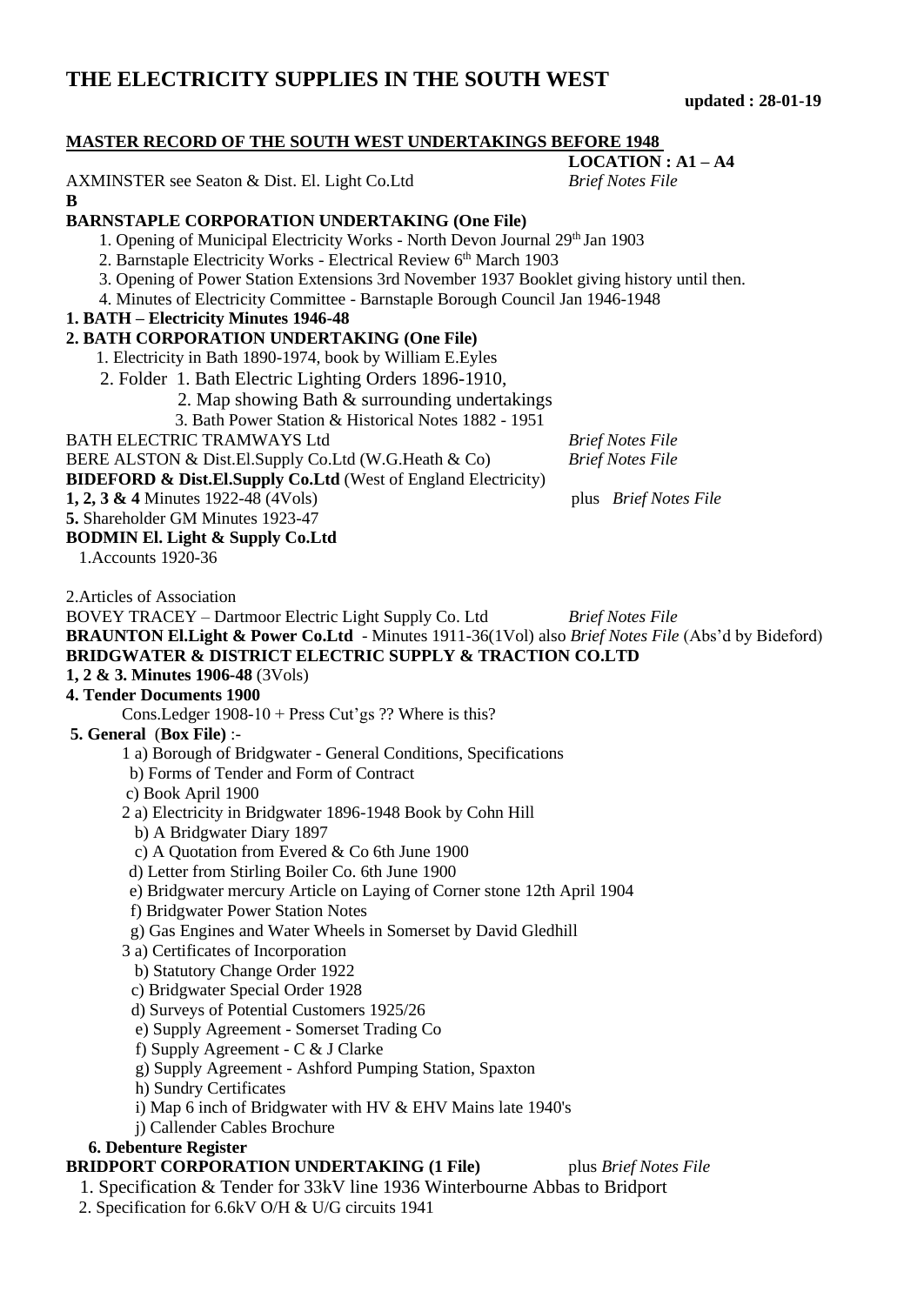### **BRISTOL CORPORATION UNDERTAKING**

- **1.** Bristol Electrical Committee Minute Extracts
- **2.** Accounts 1893-1901, 1945-1948
- **3**. Annual Reports Supplem'y Stats 1918-47

# **4 BCED Extracts**

- a) Extracts from the Electrician b) Extracts from the Electrical Review
- c) Other newspaper reprints d) Other articles
- e) Mr. Harold Faraday Proctor f) Early Staff Details
- 
- g) Proctor-Blaikie Patent h) History of Electricity Supply in Bristol papers i) Brief History of BCED j) Electricity in Bristol 1863-1948
- 
- k) Bristol's Electricity Past l) Analysis of domestic Load 1947
- **5. BCED Miscellaneous Papers**
	-
- **6. BCED Booklets** a) Avonbank Electricity Works 1902 booklet
	- b) Gen. Description of Undertaking 1911 booklet

# **7. BCED Various Histories**

- a) Brief History of BCED 1883-1948
- b) The Royal Show Electricity 1936
- c) "A Glance at Electricity in Bristol" by A.J.Symons
- d) Evidence given before a BOT Committee by H.Faraday Proctor
- e) BIAS Journal 26 "100 years of Electricity in Bristol" also "Stage Arc Lighting"
- **8. BCED Salaries** a) Salaries A-L 1909-1940 b) Salaries M Z, Salaries Misc 1909 1940

# c) Salaries Miscellaneous 1919 – 1948

**9.** Bristol Arc Lamp Drawings + Drawing of 2000v 1ph U/G Substations

# **10. Bristol Network**

- a) Switchgear Files Feb 1928 Jan 1934
- b) Transformer Files Sept 1929 Sept 1932
- c) Transformer 1918-1952
- d) Bristol Substations in commission at 1st March 1949 (SWEB)
- e) Sanction for 33kV Cables Portishead to Avonmouth
- f) Areas of Supply Bristol & Surrounds Map
- **11**. Minute Book Records of Employment 1895 1924
- **12.** Tariff Booklet Information for use of Manager (HF Proctor)
- **13.** Press Cuttings date 1904- 1911
- **14.** Press Cuttings 1922-1924
- **15.** Press Cuttings 1924-1928
- **16.** Electricity House Contracts, include, supplementary Wartime Suspension
- **17.** BCED Cable Records1890-1905
- **18.** BCED Cable Records1890-1905
- **19.** Extension of Mains Estimates 1
- **20.** Extension of Mains Estimates 2
- **21.** Extension of Mains Estimates 2
- **22.** Portishead Power Station Booklet 1929 (on its opening)
- 23. Portishead 4<sup>th</sup> Installation of Boiler Plant

# **BRISTOL TRAMWAYS (One File)** – The Story of Bristol Tramways and Carriage Co.

### **BRIXHAM Gas & El. Co.Ltd** plus *Brief Notes File* **1, 2 & 3**. Minutes 1923-48 (3Vols) **4 & 5.** Accounts 1947-52 (2Vols) **6.** Share Ledger BUCKFASTLEIGH El.Supply Co.Ltd (acquired by Torquay 1931) *Brief Notes File* BUDE El.Supply Co.Ltd (Christy Bros.) *Brief Notes File* BUDLEIGH SALTERTON El.Light & Power Co.Ltd *Brief Notes File*

#### **BURNHAM (Somerset) & Dist.El.Supply Co.Ltd (Christy Bros.)** plus *Brief Notes File* **1, 2, 3.** Minutes 1916-48 (3Vols) **4.** Shareholder Register 1922-31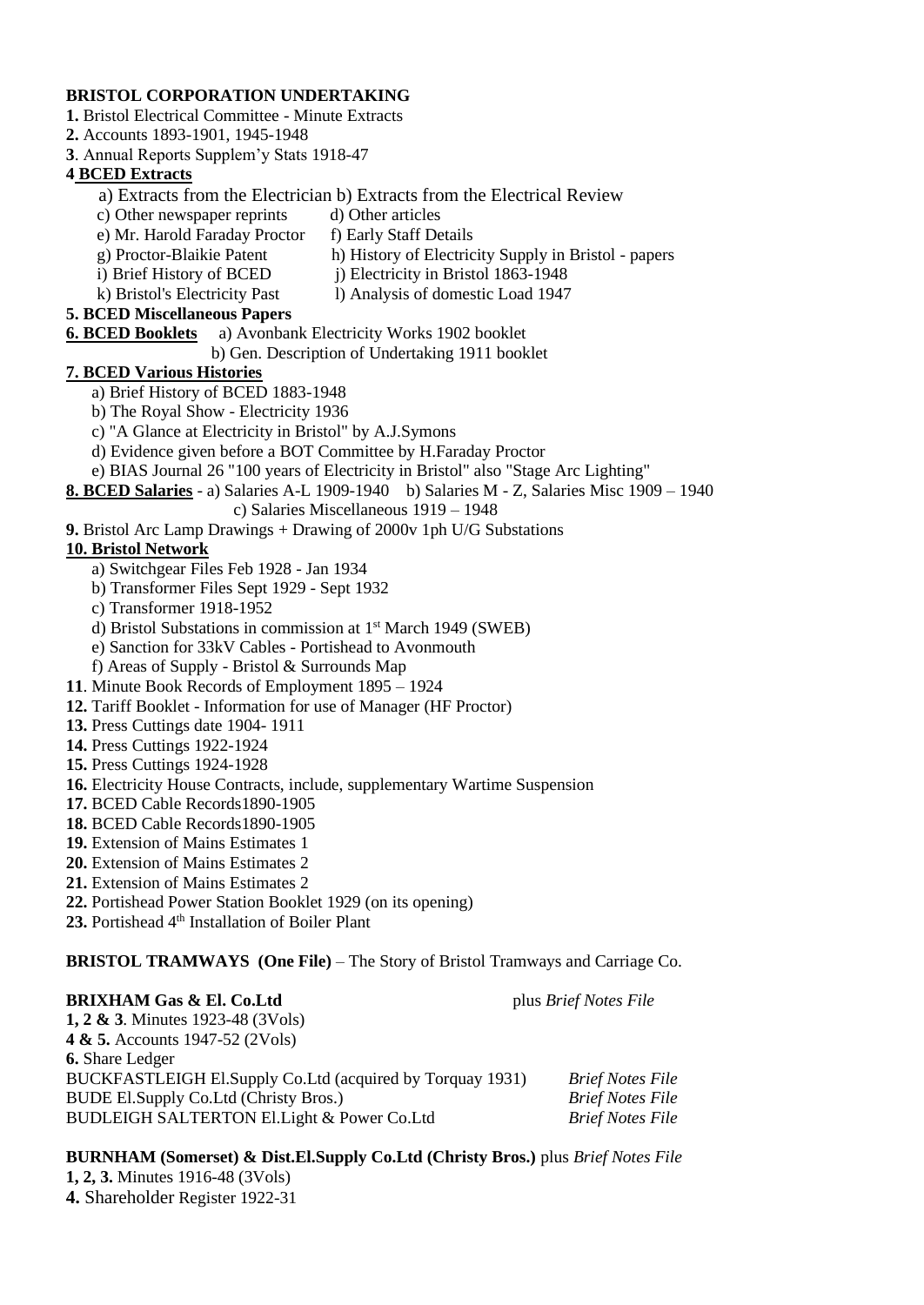| <b>CALLINGTON &amp; Dist. El. Supply Co.Ltd</b>                                                                      | plus Brief Notes File   |
|----------------------------------------------------------------------------------------------------------------------|-------------------------|
| Accounts 1925-37                                                                                                     |                         |
| <b>CAMBORNE El.Supply Co.Ltd</b> (UESCo.Ltd, later Cornwall EPC) plus Brief Notes File<br>1. Accounts 1902-37 (1Vol) |                         |
| 2. Camborne & Carn Brea Accounts 1905-34 (inc. Redruth)                                                              |                         |
|                                                                                                                      |                         |
| <b>CENTRAL ELECTRICITY BOARD (South West)</b>                                                                        |                         |
| CHAGFORD (owned by G.H.Reed later sold to Christy Bros)                                                              | <b>Brief Notes File</b> |
| CHARD part of South Somerset & Dist.El.Supply Co.Ltd                                                                 | <b>Brief Notes File</b> |
| CHRISTY BROTHERS Ltd (1 Book) "History of the Christy Group 1858 - 1985 In National Library                          |                         |
|                                                                                                                      | Under "History"         |
| <b>CHUDLEIGH El.Light &amp; Power Co.Ltd</b><br><b>1 &amp; 2</b> Minutes 1922-48 (2Vols)                             | plus Brief Notes File   |
| CLEVEDON & Dist. El. Supply Co.Ltd (See North Somerset ESCo.Ltd)                                                     |                         |
| COLYTON Electric Light & Power Supply (Non-stat.)                                                                    | <b>Brief Notes File</b> |
|                                                                                                                      |                         |
| <b>CORNALL ELECTRIC POWER COMPANY</b>                                                                                | plus Brief Notes File   |
| 1, 2, 3 Minutes 1906-48 (3Vols)                                                                                      |                         |
| <b>4. CEPC Minute Extracts</b>                                                                                       |                         |
| 5. CEPC Histories & General                                                                                          |                         |
| a) Various Histories<br>b) CEP Yearly Results 1911-1948                                                              |                         |
| c) Camborne to Redruth Tramway                                                                                       |                         |
| d) AC Owen Biography                                                                                                 |                         |
| e) Hayle Power Station                                                                                               |                         |
| f) Cornwall Electric Tramcars Book                                                                                   |                         |
| g) Edmundson's Elec. Corporation Ltd. - Brief History                                                                |                         |
| h) ESI Constitution of Service & Schedule of Rates of Wages (Devon & Cornwall)                                       |                         |
| 6, 7. Accounts & Reports $1911-47$ (2Vols)                                                                           |                         |
| 8. Seal Book 1938-48                                                                                                 |                         |
| 9. CEPC Electric Lighting Orders (Box File)<br>10. Special Orders                                                    |                         |
| 11. Agreements with Local Auth. & Sub-Co's                                                                           |                         |
| 12, 13 Supply Agreements Vol. 1 & Vol. 2                                                                             |                         |
| 14. CEPC General                                                                                                     |                         |
| 15. CEPC Generating Stations, Carn Brea & Hayle                                                                      |                         |
| 16. CEPC Generating Stations Small                                                                                   |                         |
| 17. CEPC System Loads                                                                                                |                         |
| 18. CEPC Tramways                                                                                                    |                         |
| 19. CEPC Industrial Consumers<br>20. CEPC Industrial Consumers (Mines)                                               |                         |
| 21. CEPC Mains Drawings including Map Diagram of Mains c. 1928 (Box File)                                            |                         |
| 22. CEPC Manager, Mr. LA Hards Lectures                                                                              |                         |
| 23. Maps of Mains a) Maps (2) of 132,33,11kV Ord. 1905 plus                                                          |                         |
| b) O/H Mains Wayleave 1912-31                                                                                        |                         |
|                                                                                                                      |                         |
| CORNWALL POWER Co.Ltd (Note: not CEPC)!!                                                                             |                         |

Accounts 1926-47

**C**

CREDITON UDC Electric Supply (see also Exe Valley El.Co.Ltd) *Brief Notes File* CREWKERNE part of South Somerset & Dist.El.Supply Co.Ltd *Brief Notes File*

**CULM VALLEY El. Supply Co.Ltd** (Initially Christy Bros *plus Brief Notes File* 1, 2 Minutes 1929-47 (2Vols) (but sold to West of England Electricity)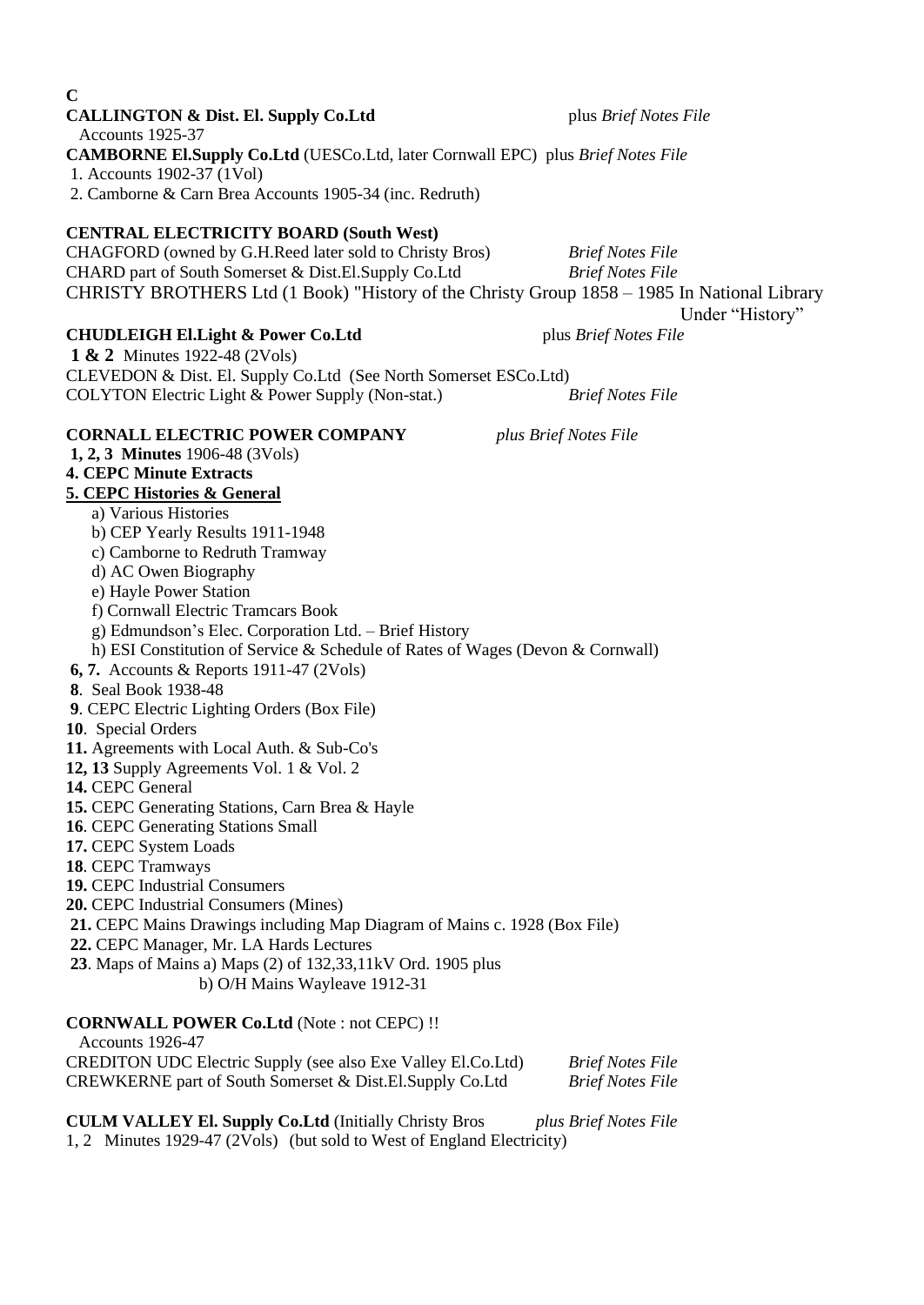**D**

# **DARTMOUTH & KINGSWEAR El.Supply**(Owned UESCo.Ltd) plus *Brief Notes File*

- **1**. **Dartmouth Acc'ts** 1902-45 (Box File)
- **2**. **Dartmouth (Kingswear) Acc'ts** 1913-45 (Box File)
- **3. Press Cuttings** 1931 1951
- **DAWLISH El Light & Power Co.Ltd** (West of England Electricity) plus *Brief Notes File*
- **1, 2. Minutes** 1932-48 (2Vols)

**3**. **Accounts** 1946-48

# **DEVON HYDRO-ELECTRIC GENERATION – (One Box File)**

- a) "Electric Lighting of Lynmouth & Lynton" by J,H.Fooks-Bale (Elect.Eng. April 7th 1899)
- b) "Hydro-electricity for Public Supply in Britain 1881-1894" by D.G,Tucker **-** Industrial Archaeological Review
- c) Dart Water Power Scheme reports and correspondence (Never Completed)
- d) "Early Days of Hydro-electricity for Public Supply in Devon" by D.G,Tucker
- e) "A Pioneer Pumped Storage Scheme (Lynmouth) Water Power Feb.1955
- f) "Pioneers who gave Devon the Lead in Hydro-electric Plants" W. Morning News 18-2-67
- g) Notes on West Devon history by A.A.Gates (Christy Bros) including Okeharnpton, Chagford, Tavistock, Mary Tavy and Morwellham,
- h) "Water Power in West Devon" Electrical Review 27-5-38
- i) "Water Power in West Devon" Mining Magazine March 1948
- j) 'Hydro-electricity on Dartmoor" SWEB News March 1982
- k) "Dartmoor Leat to Nowhere" Western Morning news 7-8-82
- I) "Dartmoor's Hydro-power Generation" by John L.Hobbs
- m) "Lynmouth Flood 40 years On" William H.Harris
- n) "History of Hydro-electric Power station (Lynmouth)" by W.B.Harris
- o) "Hydro-electricity in Devon" letter from P.G.Lamb to W,B.Harris
- p) "Hydro-electricity in Devon, Past, Present & Future" (Devon Association) by W.B.Harris
- q) Manuscript of above pamphlets
- r) Mary Tavy, Morwellham and Chagford Hydro Power Stations CEGB March 1983
- s) Mary Tavy Power Station CEGB
- t**)** Mary Tavy, Morwellham, and Chagford Hydro-Electric Power Stations National Power
- u) Water Power Small Scale Hydro Glen Lyn Gorge DTI Leaflet
- v) Hydro Power Developments and the National Rivers Authority NRA Leaflet
- w) Exeter's Water Supply South West Water Pamphlet refers to hydro-generation
- **DEVON MINES** (Box File) small hydro-schemes

# **DEVONPORT DOCKYARD (Box File)**

DULVERTON El.Lighting Co.Ltd (see Exe Valley El.Co.Ltd) *Brief Notes File* **E**

# **EAST CORNWALL El. Co.Ltd** plus *Brief Notes File*

Accounts 1926-37 & Special Orders

**EAST DEVON El. Supply Co.Ltd** (West of England Electricity) plus *Brief Notes File*

**1, 2** Minutes 1929-48 (2Vols)

# **EDMUNDSONS**

- **1**. Monthly Journals up to 1933 (Vol. 1).
- **2.** Monthly Journals 1933-1948 (Vol. 2).
- **3**. Overhead Line Manual

# **ELECTRICAL ASSOCIATION FOR WOMEN IN THE SOUTH WEST (One File)**

- a) Bristol EAW History by P.G.Lamb b) All-electric Houses Bristol  $&$  Taunton
- c) EAW National Journal d) Information on the Electrical Development Association
- e) Electrical Development Association (EDA) Lectures

# **EXETER CORPORATION UNDERTAKING**

- **1. Minutes & Reports (Box File)** :- a) Minutes 1937-46 & 46-48
	- b) Reports 1938-45 & 46-48
	- c) Statistics 1933-47

# **2. Histories (Box File)** :- a) Exeter Undertakings Notes

- b) Souvenirs of the Official Opening of Offices and Showrooms 1936
- c) Early Days of Electricity in Exeter by P.G. Lamb
- d) A History of Elect. Gen. & Supply in Exeter 1882-1905 by Christopher Allen
- e) Exeter Trams a history 2005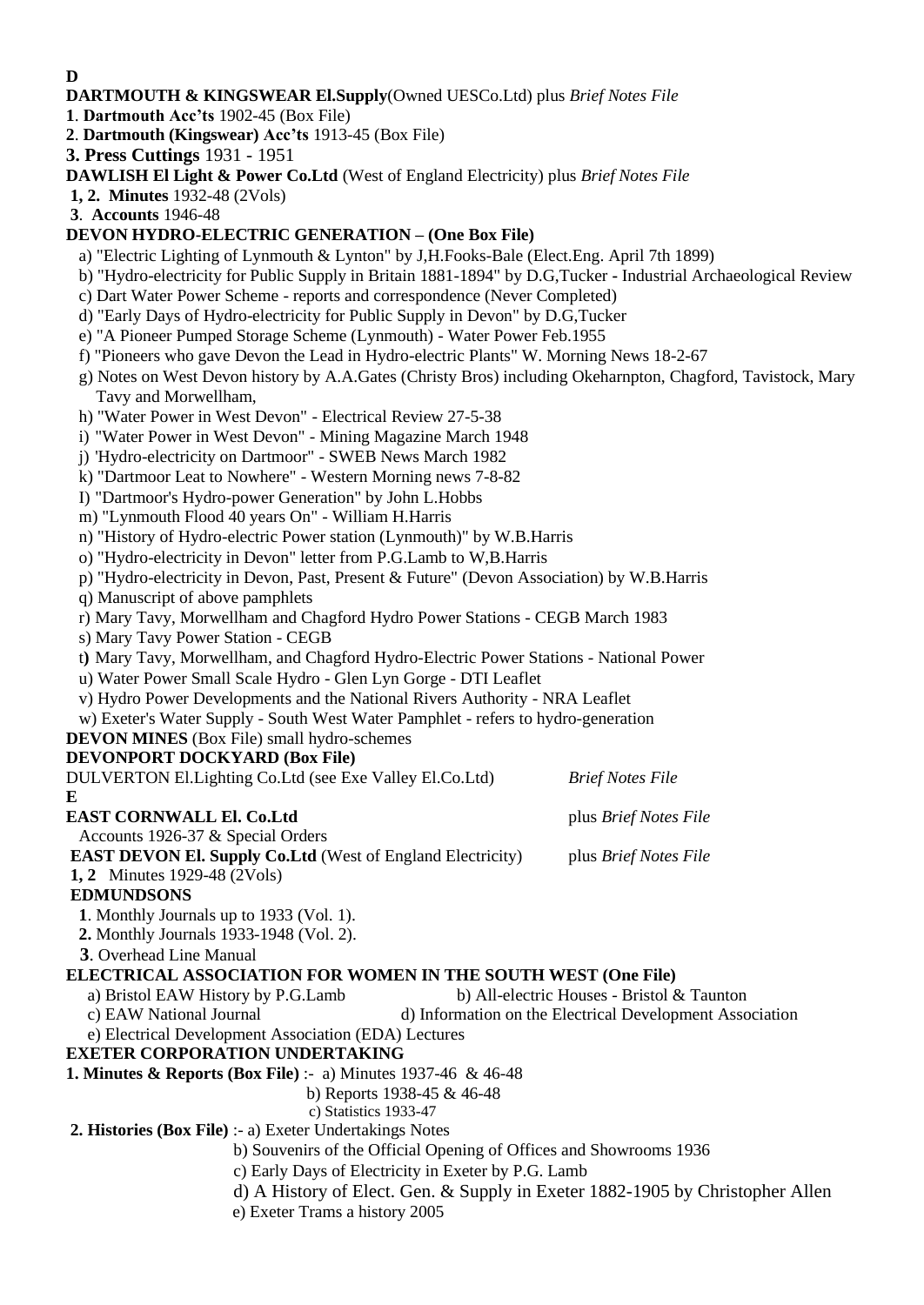| <b>EXE VALLEY El. Supply Co.Ltd</b> (West of England Electricity)<br>1, 2. Minutes 1930-48 (2Vols)                        | plus Brief Notes File                                                                 |
|---------------------------------------------------------------------------------------------------------------------------|---------------------------------------------------------------------------------------|
| EXMOUTH (Part of Electric Supply Corporation Ltd                                                                          | <b>Brief Notes File</b>                                                               |
| became part of East Devon El. Supply Co.Ltd                                                                               |                                                                                       |
| $\mathbf F$                                                                                                               |                                                                                       |
| <b>FALMOUTH (Owned by Electric Supply Corporation Ltd)</b><br>1. Mains Recordings 1926-1948, Faults 1920-1954             | <b>Brief Notes File</b>                                                               |
| 2. Mains Recordings 1940-1948<br>FOWEY (Part of St.Austell Co but doubtful??)                                             | <b>Brief Notes File</b>                                                               |
| <b>GH</b><br>HOLSWORTHY El. Supply Co.Ltd (Christy Bros)                                                                  | <b>Brief Notes File</b>                                                               |
| HONITON & Dist. El. S. Co. Ltd (Purch.by East Devon Co 1931)<br>$\bf{I}$                                                  | <b>Brief Notes File</b>                                                               |
| <b>ILFRACOMBE El. L &amp; P Co.Ltd</b> (Edmundson's El.Corp.Ltd) plus <i>Brief Notes File</i>                             |                                                                                       |
| <b>1, 2, 3, 4.</b> Minutes 1901-48 (4 Vols)                                                                               |                                                                                       |
| <b>5, 6.</b> Accounts 1903-47 (2 Vols)                                                                                    |                                                                                       |
| 7. General (One File)                                                                                                     |                                                                                       |
| a) Specification of Works<br>c) Article SWE Magazine<br>d) DC Network Diagram                                             |                                                                                       |
| b) El. Lighting Order 1930<br>ILLOGAN (Urban El. Supply Co.Ltd)                                                           |                                                                                       |
| Accounts $1903-36 + Prov. Order$                                                                                          |                                                                                       |
| ILMINSTER part of South Somerset & Dist.El.Supply Co.Ltd                                                                  | <b>Brief Notes File</b>                                                               |
| IVYBRIDGE El. Supply Co (Owned by W.G.Heath & Co)                                                                         | <b>Brief Notes File</b>                                                               |
| JK                                                                                                                        |                                                                                       |
| KEYNSHAM Light Co (Taken over by BCED in 1920's)                                                                          | <b>Brief Notes File</b>                                                               |
| KINGSWOOD El. L. & P. Co (Taken over by BCED in 1920's)                                                                   | <b>Brief Notes File</b>                                                               |
| L<br>LAUNCESTON & Dist. El. Co.Ltd (T/O West Cornwall 1926)                                                               | <b>Brief Notes File</b>                                                               |
| Accounts 1930-37                                                                                                          |                                                                                       |
| LISKEARD GAS & ELEC Co.Ltd (One File)                                                                                     |                                                                                       |
| a) Articles of Association                                                                                                |                                                                                       |
| b) Accounts $1945-48$                                                                                                     |                                                                                       |
| <b>LOOE El. Co.Ltd</b>                                                                                                    |                                                                                       |
| Accounts 1927-34                                                                                                          |                                                                                       |
| LYME REGIS CORPORATION UNDERTAKING<br>General (Box File):- 1) Article "Electric Lyme"                                     |                                                                                       |
| 2) Dorset Electric Supply                                                                                                 |                                                                                       |
| 3) Town Mill 1918 - 1948                                                                                                  |                                                                                       |
| 4) Chronological Statistics                                                                                               |                                                                                       |
| 5) a) Contract No.1 (October 1923) Extension to Existing Power Station - Buildings                                        |                                                                                       |
| b) Contract No.2 (1924) Additional Plant & Overhead Mains                                                                 |                                                                                       |
| and cables                                                                                                                | c) Contract No.3 (July 1925) Supply & Erection of 2-75kw generating sets, switchgear  |
|                                                                                                                           | d) Contract No.4(1925) Foundations & Exhaust Pits for $3-75$ kW oil engines & dynamos |
| e) Bill of Quantities 1925 (G,E,Taylor & Co)                                                                              |                                                                                       |
| 6. Electric Lyme (Book)                                                                                                   |                                                                                       |
| LYNTON & LYNMOUTH El. Lighting Co.Ltd<br>1. Minutes 1926-48, 2. Recording Maps                                            |                                                                                       |
| M                                                                                                                         |                                                                                       |
| MARY TAVY Hydro-generation (Christy Bros)<br>see also Devon Hydro                                                         |                                                                                       |
| MEVAGISSEY El. Supply Co. Ltd (T/O St. Austell Co in 1934)                                                                | <b>Brief Notes File</b>                                                               |
| <b>MID-SOMERSET El. Supply Co.Ltd (Christy Bros)</b><br>Minutes 1914-48 (2Vols)                                           | plus Brief Notes File                                                                 |
| <b>MINEHEAD El. Supply Co.Ltd</b> (West of England Electricity) plus Brief Notes File<br>1, 2, 3 Minutes 1928-48 (3 Vols) |                                                                                       |
| 4. General (Box File) :- 1) Members Register 1904-38                                                                      |                                                                                       |
| 2) Share Certs & Transfers from Porlock                                                                                   |                                                                                       |
| MORWELLHAM Hydro-generation (Christy Bros) see Devon Hydro                                                                |                                                                                       |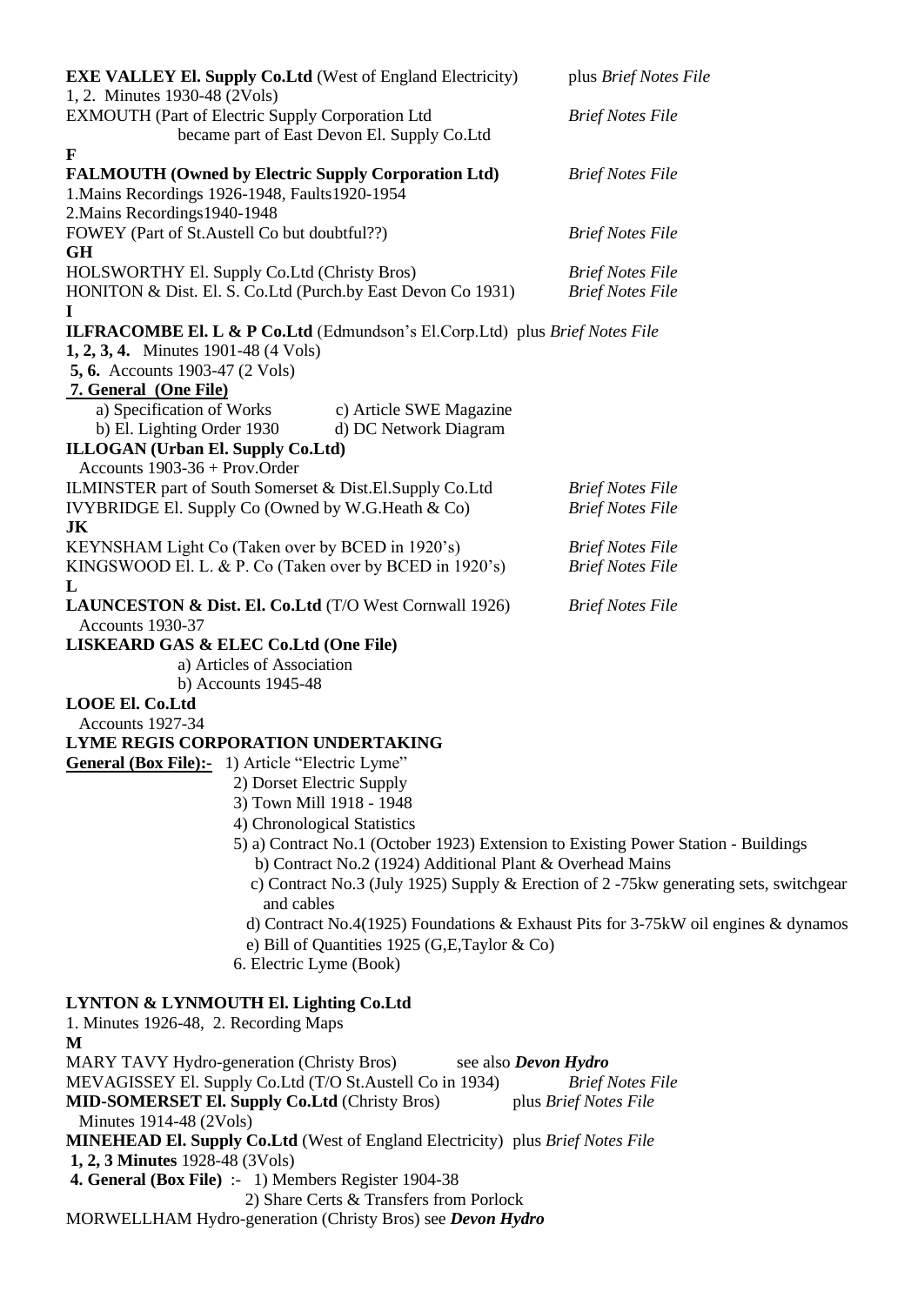| N<br><b>NEWQUAY (Urban El. Supply Co.Ltd) (BoxFile)</b><br>Accounts 1906-37                                                                                                                                                                                                                                        | plus Brief Notes File                                                       |
|--------------------------------------------------------------------------------------------------------------------------------------------------------------------------------------------------------------------------------------------------------------------------------------------------------------------|-----------------------------------------------------------------------------|
| <b>NORTH CORNWALL Ice &amp; Cold Storage Co.Ltd</b>                                                                                                                                                                                                                                                                |                                                                             |
| Accounts 1912-38<br><b>NORTH SOMERSET El. Supply Co.Ltd (Christy Bros)</b><br><b>1, 2, 3. Minutes</b> 1911-48 (3Vols)<br>4, 5, 6, 7. Members Register 1922-30 (4Vols)<br>8. Certificates of Incorporation<br>9. General (One Folder)<br>1. File containing Records, Special Orders etc,                            |                                                                             |
| 2. Notes and records prepared by P.G.Lamb, incl. a history of NSESC & West Devon ESC<br><b>Above Cabinet</b><br>1) Maps – UG & OH Mains 1911)<br>2) Maps – UG & OH Mains 1915)<br>3) Maps – UG & OH Mains 1922)<br>4) Maps – UG & OH Mains 1923)<br>5) Maps – UG & OH Mains 1925)<br>6) Maps – UG & OH Mains 1929) |                                                                             |
| <b>NORTH TAWTON - non-stat</b>                                                                                                                                                                                                                                                                                     | <b>Brief Notes File</b>                                                     |
| $\bf{O}$<br>OKEHAMPTON El. Co (W.G.Heath & Co T/O West Devon 1930)<br>P                                                                                                                                                                                                                                            | <b>Brief Notes File</b>                                                     |
| PAIGNTON El. L. & P. Co.Ltd (West of England Electricity)<br>Minutes 1930-48 (1Vol)<br>PENZANCE & Dist. El. Supply Co.Ltd                                                                                                                                                                                          | <b>Brief Notes File</b>                                                     |
| Accounts 1912-37 (1Vol)<br>PLYMOUTH CORPORATION UNDERTAKING (Two Box Files + Two Folders)<br>1. Plymouth Electricity Committee Extracts 1914 - 1948<br>2. Plymouth and Devonport Undertakings Miscellaneous Papers<br>3. Plymouth EHT Mains Records<br>4. Reports & letters                                        |                                                                             |
| PLYMPTON ST.MARY UDC UNDERTAKING<br>POLPERRO El. & Cold Storage Co.Ltd<br>PORLOCK & Dist. El. Supply Co. (small Hydro scheme)<br>Members Register 1911-19                                                                                                                                                          | <b>Brief Notes File</b><br><b>Brief Notes File</b><br>plus Brief Notes File |
| PORTISHEAD see Clevedon & Dist.El.Supply Co.Ltd                                                                                                                                                                                                                                                                    | <b>Brief Notes File</b>                                                     |
| R<br><b>REDRUTH (Urban El. Supply Co.Ltd)</b><br>Accounts 1902-36                                                                                                                                                                                                                                                  |                                                                             |
| S<br><b>SALCOMBE Gas &amp; El. Co.Ltd</b><br>(Owned by Southern Areas Electric Corporation Ltd)<br><b>1, 2, 3, 4. Minutes</b> 1865-1948 (4Vols)<br><b>5. Accounts 1930-47</b><br><b>6. Consumers Reg. 1936-48</b><br>7. Shares & Transfers                                                                         | plus Brief Notes File                                                       |
| 8. Shareholders Register 1865-71<br>9. Shareholders Register 1871-1926<br>10. Shareholders Register 1908-1947<br>11. Brief History<br>12. Articles of Assoc 1865-1934                                                                                                                                              |                                                                             |
| ST.AUSTELL & Dist. El. Lighting & Power Co.Ltd<br>1, 2, 3, 4, 5. Minutes 1918-48 (5 Vols)<br>6. History & Minutes 1942-1947<br>7, 8, 9, 10. Accounts 1937-48 (4Vols)<br>11. Cash Book 1939-41<br>12. Debenture Register 1930-42                                                                                    | plus Brief Notes File                                                       |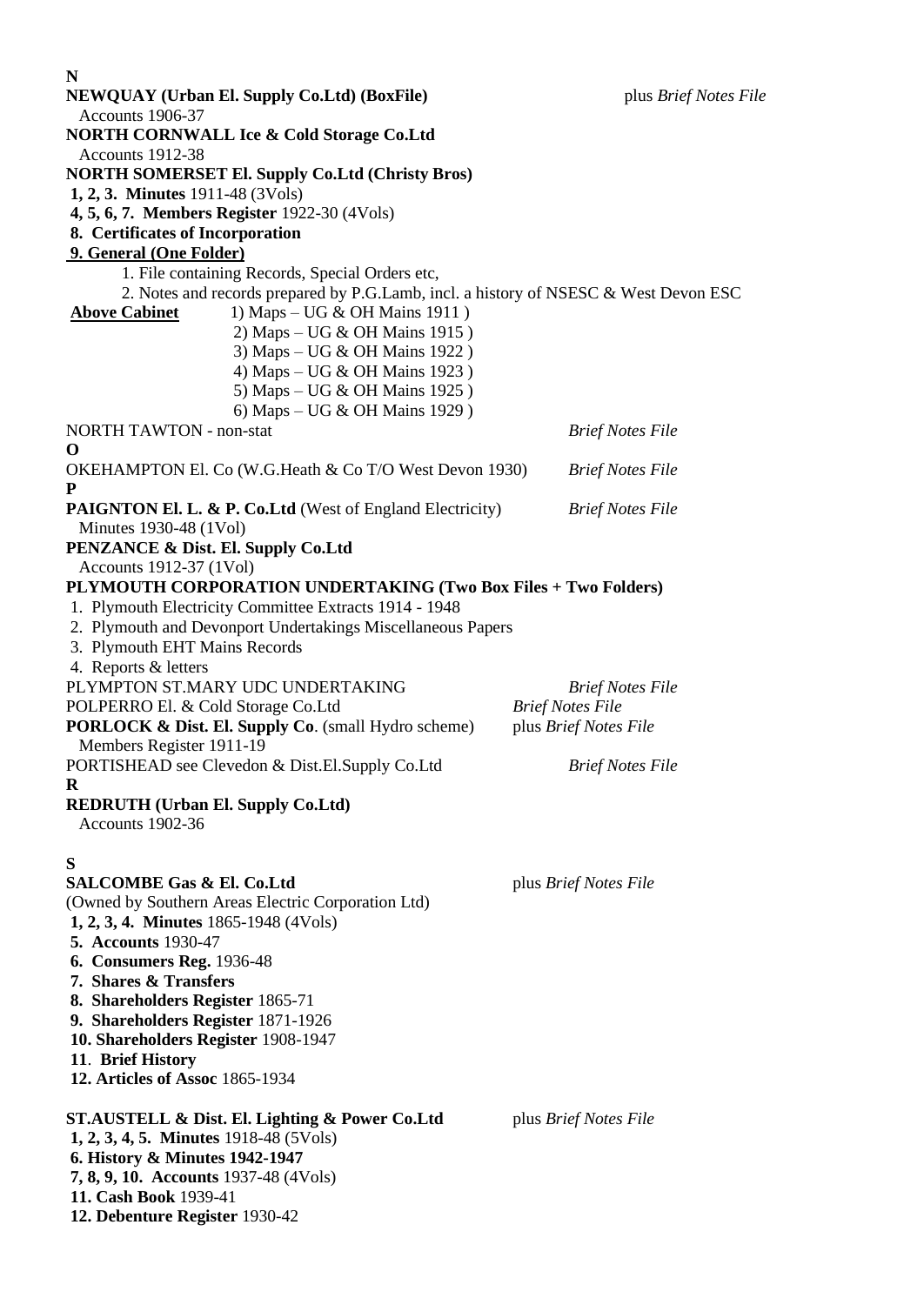#### **SEATON & Dist. El. Light Co.Ltd** plus *Brief Notes File*

(Owned by Southern Areas Electric Corporation Ltd)

**1, 2, 3, 4 Minutes** 1923-48 (4Vols)

**5, 6 Accounts** 1932-48 (2Vols)

**7, 8 Members Share Reg**.1923-41 (2Vols)

### **9. Articles of Assoc/Fringe Orders/Applications**.

| <b>Brief Notes File</b> |
|-------------------------|
| <b>Brief Notes File</b> |
| <b>Brief Notes File</b> |
| <b>Brief Notes File</b> |
| <b>Brief Notes File</b> |
| <b>Brief Notes File</b> |
| <b>Brief Notes File</b> |
|                         |
| <b>Brief Notes File</b> |
| <b>Brief Notes File</b> |
|                         |

#### **T**

# **TAUNTON El. Lighting Co (T/O by Taunton Corporation)**

- **1. Minutes 1893-1947**
- **2. Reports 1884 - 1911**
- **3. Taunton Undertaking** Notes taken from Journals, Callender of Events, Personalities, Statistics and C/O.
- **4. Taunton Miscellaneous (Box File)**
	- a) Electricity in Taunton 1809-1948 by D.GledhilI & P.G.Lamb
	- b) Extracts from '<sup>4</sup>The Electrician" and "Electrical Review" plus Patent Agreement L,V.Turner
	- c) Plan of Part of Borough proposed to be lit by Electricity
	- d) Article from Municipal Review 6<sup>th</sup> October 1888 on Mr.H.G.Massingham
	- e) Drawing of Electricity Works 1923
	- f) Copy of Parliamentary Bill re: Supply from CEB 1934
	- g) Opening of showrooms 1934(3 copies)
	- h) Schedule of MD's and Units 1895-1948
	- i) Design Reconstruction of Arc Street Lamp and Bracket (1901/1905)
	- j) Article from Somerset County Gazette 6th Dec. 1985 entitled "100 years of Electricity in Taunton"

**5. Plans of Mains** 1908 - 1925 (in leather wallet)

TAVISTOCK & Dist. El. Supply Co (Owned W.G. Heath & Co) *Brief Notes File*

# **TEIGNMOUTH El. Lighting Co.Ltd** (West of England Electricity) plus *Brief Notes File*

- **1, 2, 3. Minutes** 1932-48 (3Vols)
- **4, 5. Accounts** 1942-46 (2Vols)
- **6. Tools & Instrument Inventory**
- **7. Brief History**

**TIVERTON CORPORATION UNDERTAKING** plus *Brief Notes File* Minutes 1946-47

# **TORPOINT ELECTRIC SUPPLY CO. (Box File)**

Share Certificates at the sale in 1925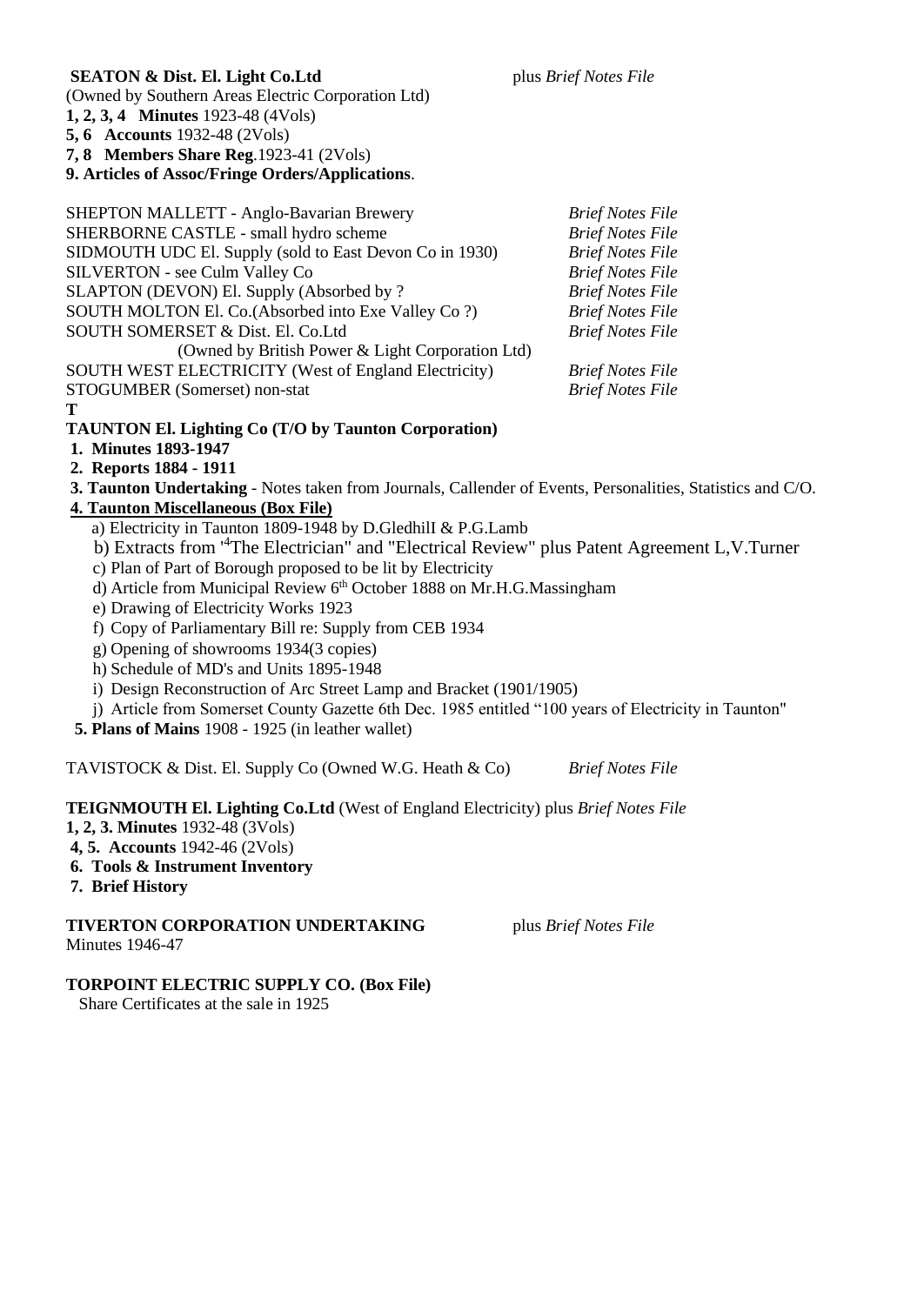# **TORQUAY CORPORATION UNDERTAKING**

- **1**. Minutes 1946-48
- **2. Treasurer's Accounts** 1919 -1923
- **3. Wages Ledgers** Vol. 1, 2, 3 1909-15
- **4. Historical Booklets (Box File)** Souvenir Brochures :
	- a) Opening of New Power Station Newton Abbot Sept 1924
	- b) Opening of Newton Abbot Power Station Extensions May 1929
	- c) Civic Visit to Newton Abbot Power Station Nov 1931
	- d) Electricity "The Servant of the House" approx. 1932
	- e) Opening of Torbay Road Improvement June 1934
	- f) Opening of New Offices & Showrooms Oct 1935
	- g) Inspection of Newton Abbot Power Station July 1939
	- h) "Torquay's Electricity History" new book 2012

# **5. Torquay Electricity History**

a) Committee Meetings Notes b) Extracts from Journals c) Press Cuttings

# **6. Torquay Statistics**

a) Statistical Returns 1921-1948 b) Statistics 1921-1946 c) Early Lighting Orders

# **7. Torquay Offices & Showrooms (Box File)**

- a) Electricity Showrooms and Offices
- b) Bills of Quantities for Showrooms and Offices 1934
- c) Historic Documents Folder
- d) Proposed Electric Light Undertaking for Bovey Tracey 1910
- e) Souvenir of the Opening of Newton Abbot Power Station 1924
- f) Opening of Newton Abbot Power Station 1929
- g) Civic Visit to Newton Abbot Power Station 1931
- h) Agreement for sale & Purchase of the Totnes Elect. Undertaking 1934
- i) Opening of New Offices and Showrooms 1935
- j) Map showing distribution areas 1936
- k) Inspection of Newton Abbot Power Station 1939
- l) Schedule of Charges 1947

# **8. Torquay Meter Test Station (Box File)**

- a) Bills of Quantities for Electricity Testing Department Building 1938
- b) Specification of Works for Meter Test Station
- c) Bills of Quantity for Meter Test Station

# **9. Torquay Contracts, Loans & Improvements (Box File)**

- a) Borough of Torquay Post War Improvement Schemes
- c) Contract T? Overhead Transmission Lines
- d) Extension to Transmission System Report 1936
- e) Contract T14 33kv Oil Filled Cables and pilots Newton Abbot to Torquay 1932
- **10**. Torquay Electricity Acts and Orders 1891 1927 (Book)
- **11.** Torquay Supplies & Revenues Loans Book 1926-1948 (Box File)
- **12.** News Cuttings (i.e. Press) 1932/33/34
- **13.** Press Cuttings 1928 1938 (Includes Bath)

# **TORQUAY TRAMWAYS Co.Ltd**.

TOTNES El. Supply (Part of Electric Supply Corporation Ltd *Brief Notes File* **TRURO El. Supply Co.Ltd (owned by UESCo.Ltd)** plus *Brief Notes File* Accounts 1926-37

# **UV**

**W** WARMLEY RDC El. Supply *Brief Notes File* **WEDMORE El. L. & P. Co.Ltd** (T/O by North Somerset Co) *Brief Notes File* **1, 2.** Minutes 1912-28 (2Vols) **3**. Members Share Reg.1912-28 (2Vols)